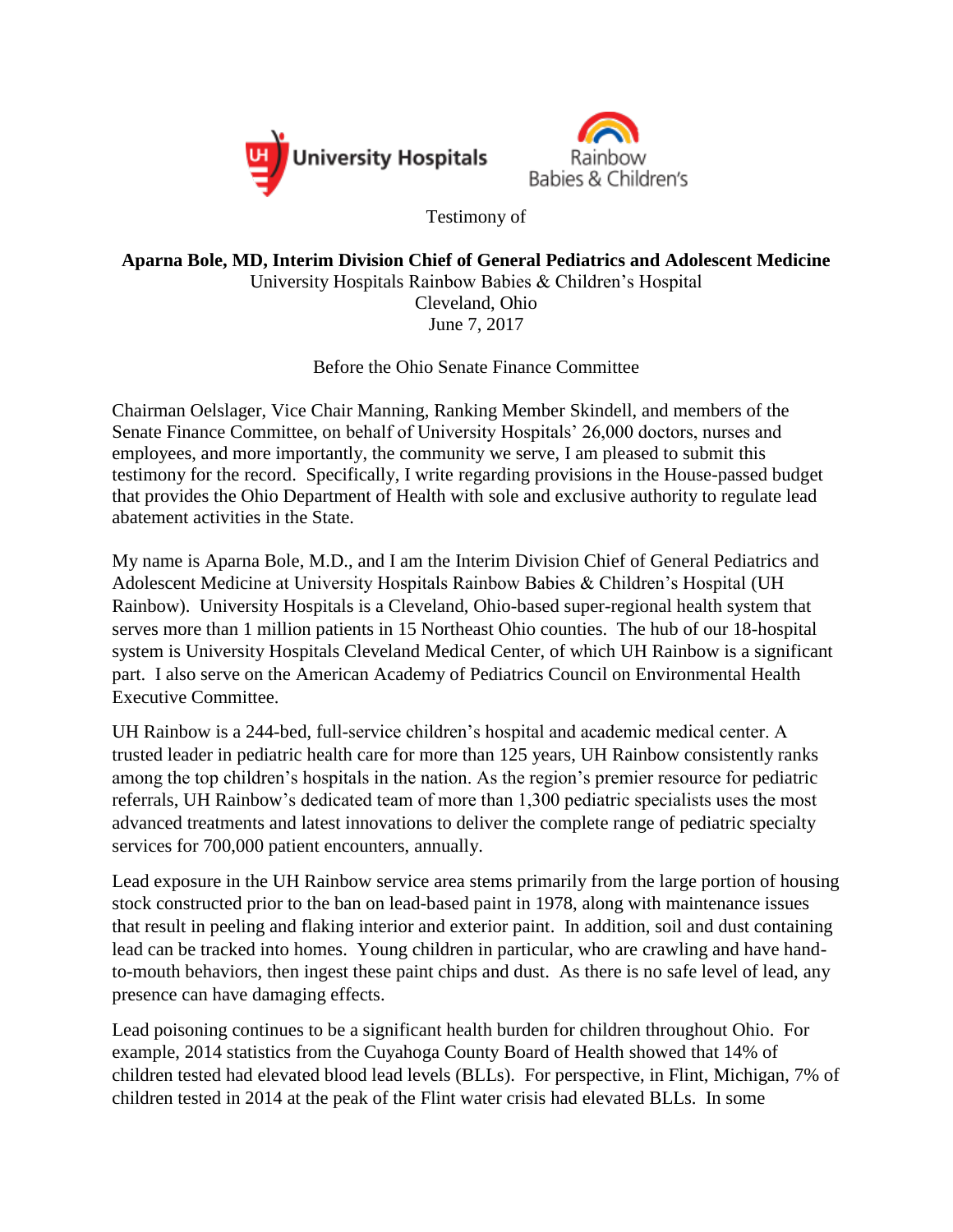Cleveland neighborhoods, as many as 1 in 4 children tested had elevated BLLs. Moreover, there are children living in high-risk areas who are not tested, either because they do not have a medical home or because of barriers to getting tested (e.g. their primary care clinician's office does not have onsite phlebotomy). Therefore, it is likely that we are underestimating the burden of lead poisoning on children in some communities.

While elevated BLL is currently defined as above 5ug/dL and medical chelation therapy is initiated at much higher levels, there is no level of lead that is considered safe in children – levels of lead under 10 ug/dL have been shown to cause neurodevelopmental toxicity, which can manifest as difficulties with attention, behavior, and learning. Elevated BLLs result in neurodevelopmental toxicity including IQ deficits, attention-related behavioral difficulties, and diminished academic achievement. These children also have cardiovascular, hematologic, immunologic, and endocrine effects. Hospitalization and chelation therapy are required in some cases. Even when children do not meet criteria for medical treatment of lead poisoning, their lead exposure causes these irreversible health consequences.

Of note, children at highest risk of lead poisoning are more likely to experience poverty, food insecurity, and other risk factors for diminished school performance, behavioral problems, and other health issues. Taken in combination, lead poisoning renders children even more susceptible to these additional risks, creating a toxic environment that disproportionately affects already vulnerable children.

UH Rainbow is committed to providing clinical resources and advocacy to prevent lead poisoning and treat affected children in our community. We have streamlined and made even more readily accessible our clinical expertise and educational resources, in response to the needs expressed by pediatricians in our region, community leaders, our patients and families, and community residents. We sought input from all of these important stakeholders through our Medicaid Accountable Care Organization – Rainbow Care Connection - and community outreach efforts.

Key features of our program include:

- A dedicated phone number for any questions related to lead poisoning, may be used by anyone, including medical professionals and the public  $- (216) 844$ -LEAD;
- A website updated and re-launched in May 2016 Rainbow.org/lead;
- A multidisciplinary team of clinicians and community outreach staff;
- Expert hospital-based care of symptomatic patients or those requiring medical chelation therapy;
- Evaluation of referred patients in the Rainbow Ambulatory Practice;
- Participation in community education, outreach, and advocacy; and
- Collaboration with UH MacDonald Women's Hospital prenatal care providers to ensure calcium supplementation is provided to all pregnant women with known or likely history of lead exposure in childhood.

As you know, the House-passed version of the budget would greatly impact the ability of Ohio municipalities to address their local lead problems. Specifically, a last minute amendment was